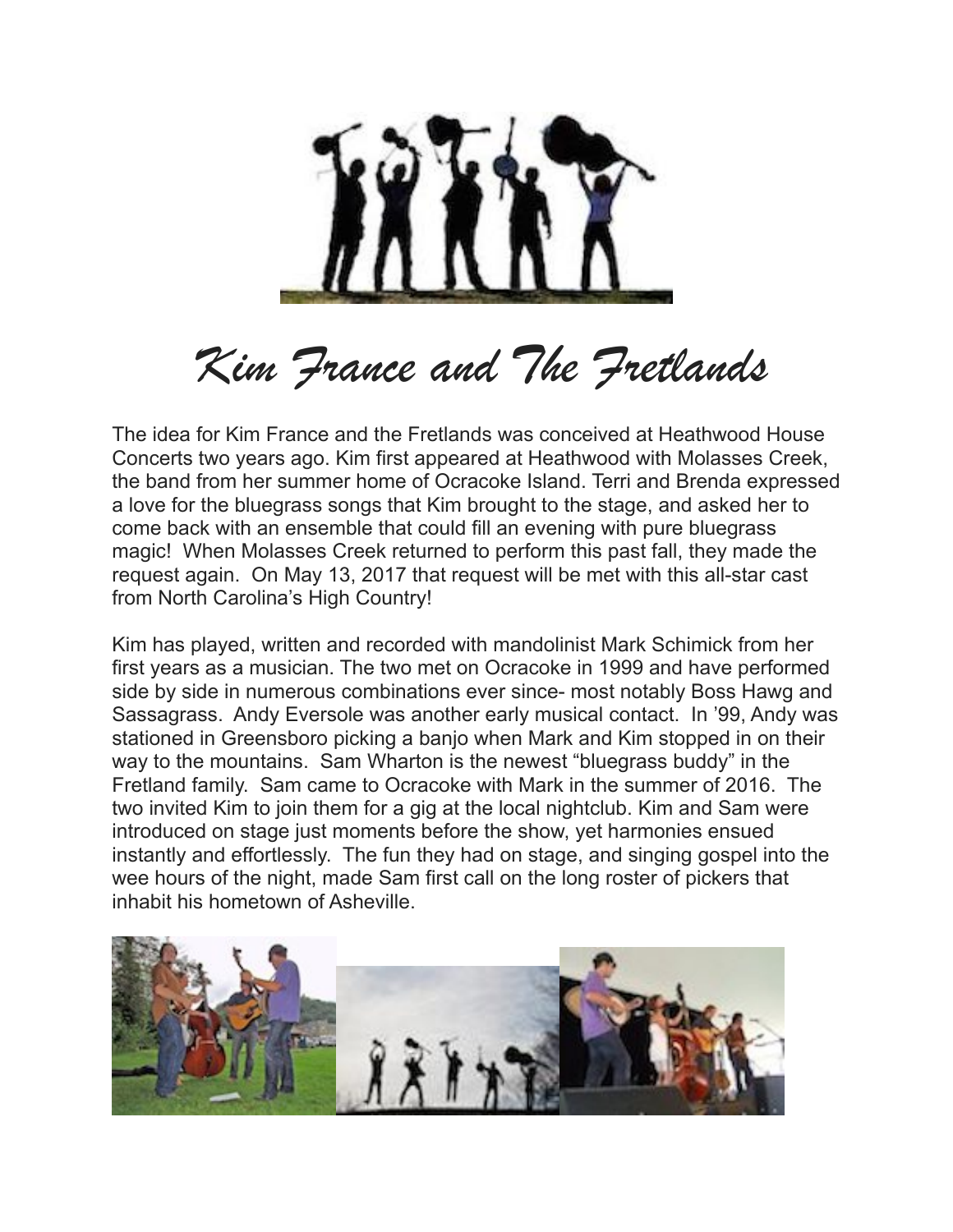## Kim France, bass



Kim France is a bassist and vocalist of epic energy, and sight to behold on stage. She weaves around her fellow musicians and into the mic, waltzing with the bass and always holding down the bottom end. Her dance partner is a '67 doghouse Kay that people like to remind her "is bigger than she is!". Kim spends most of the year in the mountains of Boone, playing double bass for the Johnson City Symphony Orchestra and various chamber groups. She also fronts two jazz projects; The Mercury Dames- a trio of women singing vintage vocal jazz, and the Good Vibes Jazz Trio-a vocal/instrumental combo featuring vibraphone. In the summer, Kim relocates to Ocracoke Island to play with Molasses Creek and The Madame Presidents. Kim got her start playing bluegrass guitar on Ocracoke in the late 90's. She later discovered that upright bass was a natural fit, and has been exploring new musical styles ever since. In her 14 years as a bassist, Kim has lent the low end and her vocal stylings to many of her friends' and colleagues' recordings. She has performed with hip-hop fusion group Turbo Pro Project, rock band The Erasers, big band Swing Set, West African drum & dance ensemble EYA!, bluegrass bands Boss Hawg and Lost Ridge Band, and numerous jazz combinations, just to name a few! The Fretlands is a return to her roots, with some beloved bluegrass friends from her earliest days as a musician.

Mark Schimick, mandolin



Mark Schimick is the nationally renowned mandolin player, singer, and multiinstrumentalist for the Josh Daniel/Mark Schimick Project. He was previously best known for his 12 year stint with Larry Keel and Natural Bridge. Born in Chicago, and raised Western Carolina, Mark was exposed to the music of Appalachia through early visits to family in southwestern Virginia, and radio broadcasts of Stanley Brothers and